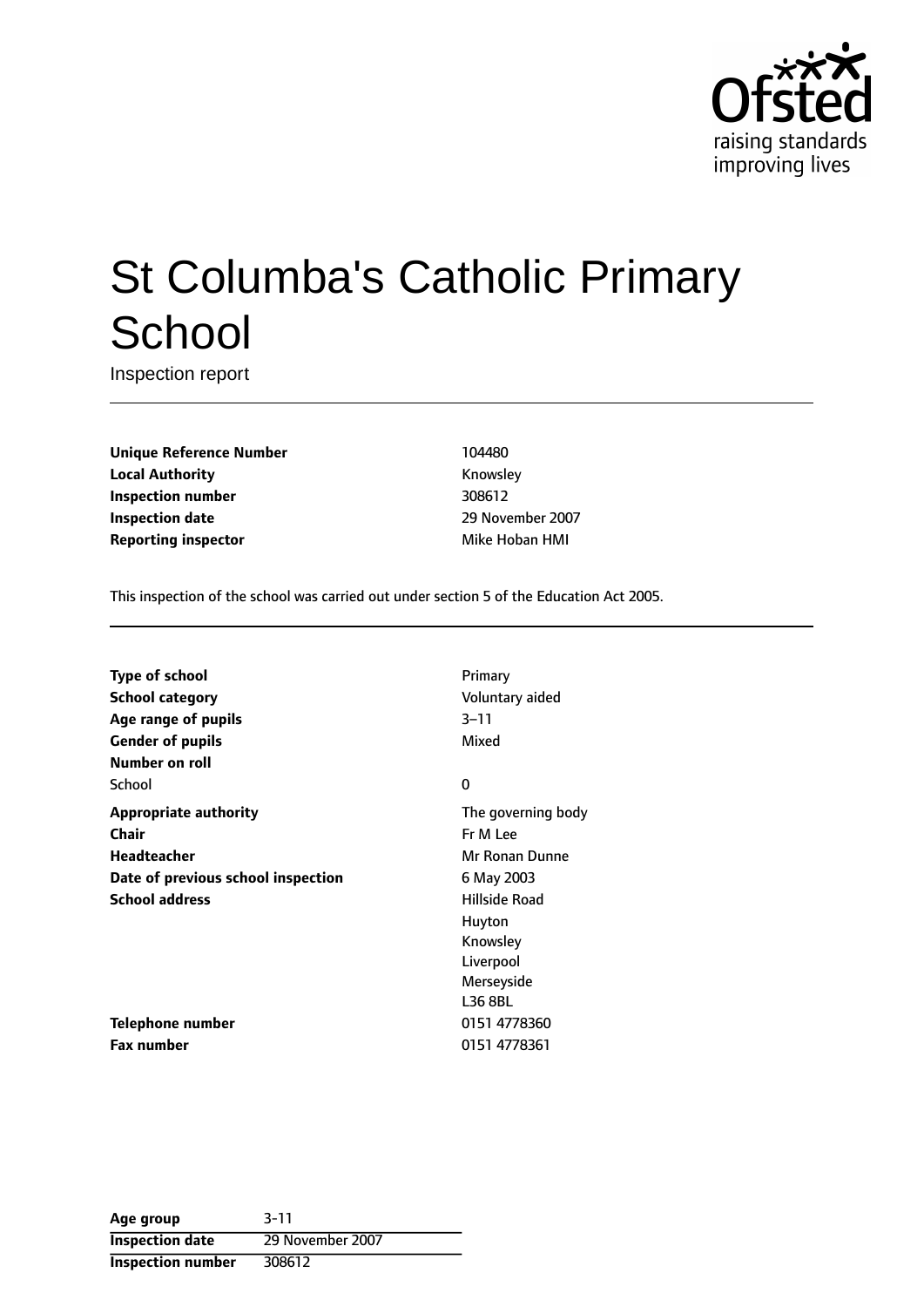.

© Crown copyright 2007

#### Website: www.ofsted.gov.uk

This document may be reproduced in whole or in part for non-commercial educational purposes, provided that the information quoted is reproduced without adaptation and the source and date of publication are stated.

Further copies of this report are obtainable from the school. Under the Education Act 2005, the school must provide a copy of this report free of charge to certain categories of people. A charge not exceeding the full cost of reproduction may be made for any other copies supplied.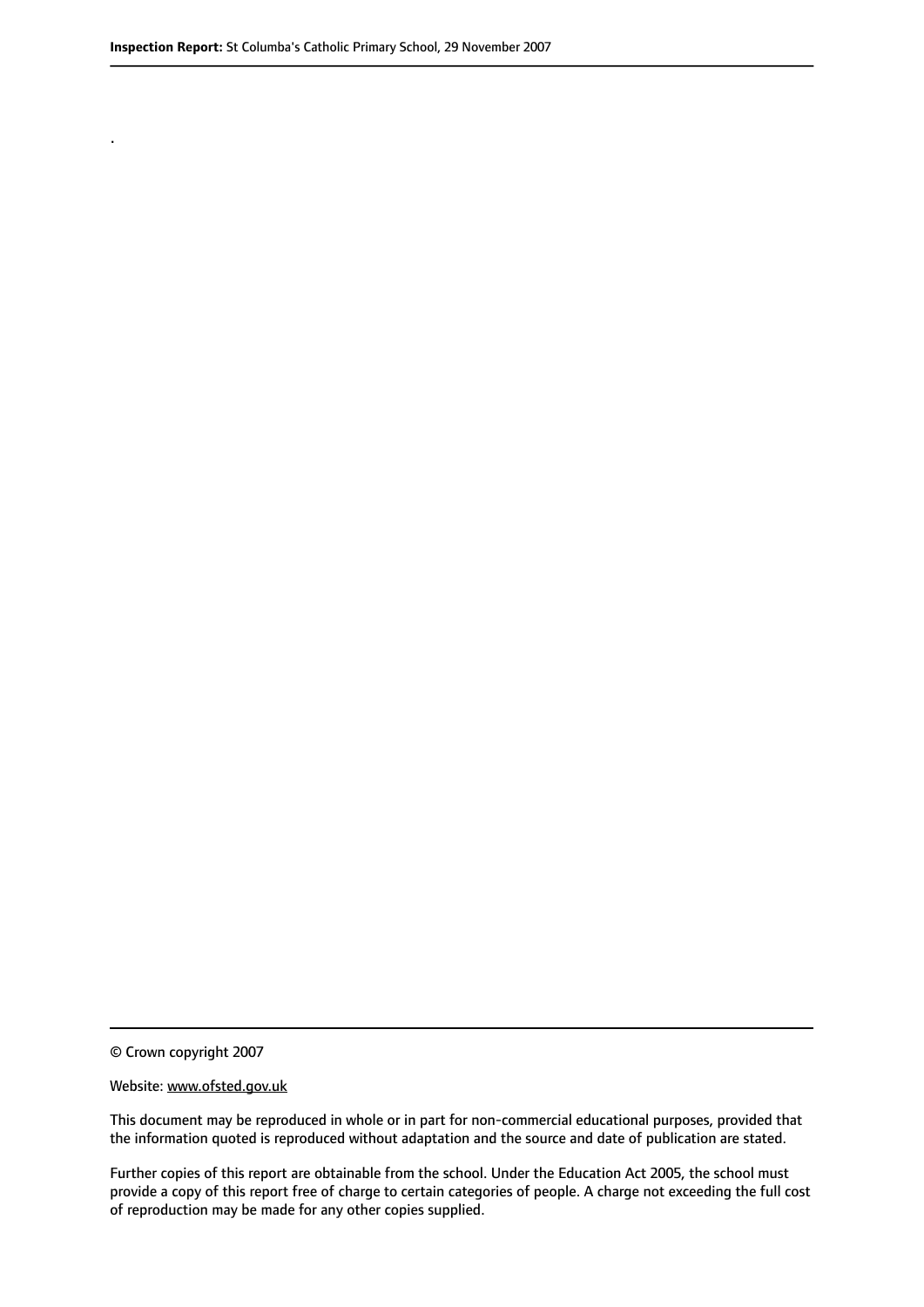## **Introduction**

The inspection was carried out by one of Her Majesty's Inspectors of Schools (HMI). HMI evaluated the overall effectiveness of the school and investigated the following issues: pupils' achievement; care, guidance and support; the quality of teaching and learning; and the effectiveness of managers in improving education and care for the pupils. Evidence was gathered by observing lessons, scrutinising school documentation and questionnaires completed by parents, and by talking with pupils, governors, staff and the headteacher.

Other aspects of the school's work were not investigated in detail, but HMI found evidence to suggest that the school's own assessments, as given in its self-evaluation, were justified.

#### **Description of the school**

St Columba's is a larger than average primary school, set in an area of significant socio-economic disadvantage. The take-up of free school meals is much higher than average. Although the proportion of pupils with a statement of special educational needs is below the national average, there is a much higher than average proportion of pupils with learning disabilities and/or difficulties (LDD). Pupils are almost exclusively of White British heritage.

#### **Key for inspection grades**

| Grade 1 | Outstanding  |
|---------|--------------|
| Grade 2 | Good         |
| Grade 3 | Satisfactory |
| Grade 4 | Inadequate   |
|         |              |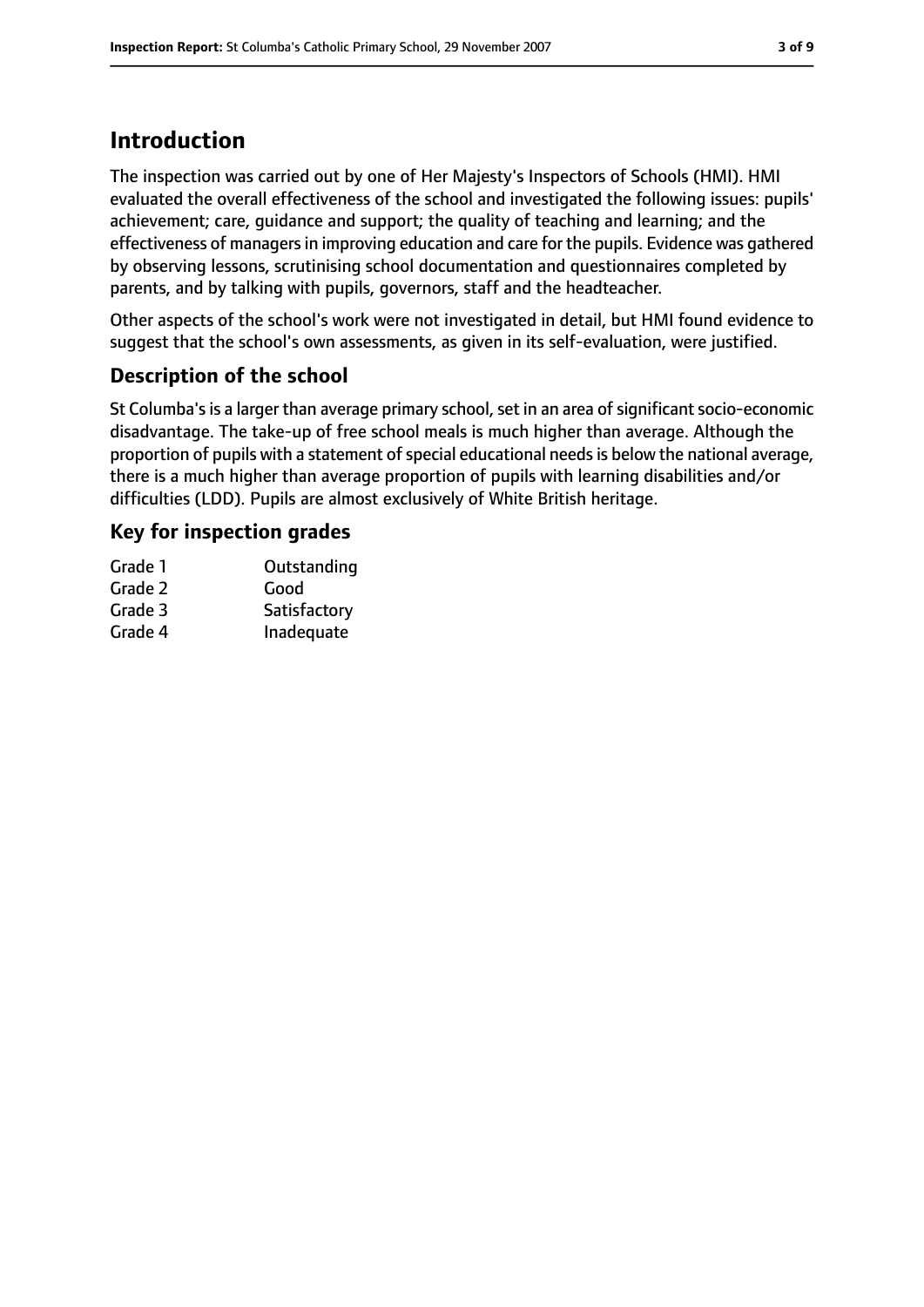## **Overall effectiveness of the school**

#### **Grade: 2**

St Columba's is a good school, with some outstanding features, including the pastoral care it offers to its pupils, enabling them to thrive as individuals and to make good progress in their learning. Most children enter the Foundation Stage with skill levels exceptionally below national expectations. However, by the time they leave the school, the standards they reach are in line with national averages. This means that, overall, pupils make good progress during their time at St Columba's. Parents and pupils value the dedication of staff, reflected in the good teaching and excellent care at the school. There is an atmosphere of respect and industry as pupils make the most of their time here. The new headteacher is building effectively on the strengths of the past and his impact and energy is evident through further improvements in attendance and in the school's infrastructure.

Children make very good progress during the Foundation Stage, where the careful adaptation of support and teaching meets children's needs, enabling them to develop their learning and social skills. Having entered Key Stage 1 with levels of attainment well below average, pupils make good progress there, although performance in writing is weaker than in reading or mathematics. At the end of Key Stage 2, pupils reach standards that are in line with the national average and make good progress overall. Pupils with LDD also make good progress. Pupils make better progressin mathematics and science than in English. Most pupils are keen to learn, know what their targets are and what to do next to reach them. Pupils at St Columba's reach challenging targets, given their starting points and capabilities.

Pupils'spiritual, moral, cultural and social maturity is underpinned by the evident Catholic ethos at St Columba's, their good behaviour and their respect for each other. Pupils' views are heard here: for example, they led to a revised behaviour policy to ensure that good behaviour is recognised and rewarded, as well as reducing incidents of weaker behaviour. Parents are overwhelmingly appreciative of the work of the school and its staff. The school's imaginative efforts to improve attendance have borne fruit: it is now in line with the national average. Pupils are ready to share their views with adults, feel safe and have faith in their teachers and their school council (which was involved in the appointment of the new headteacher). Pupils are confident that they would speak to an adult in the school should they have any concerns. Pupils' enjoyment of school is evident in their demeanour, play and their involvement in lessons. The school's provision for healthy food and physical exercise is valued by pupils, as they understand the need to keep fit and avoid unhealthy foods and drink. Pupils are well informed about the nature of Britain's diversity, both through the curriculum and through involvement in such activities as the Knowsley against racism project.

Teaching and learning are good, with well-planned lessons and very good relationships between teachers and pupils. The best lessons are well paced, lively and informative, with a range of interesting activities so that pupils are well motivated and are clear about what they are expected to learn. In satisfactory lessons, a slower pace leads a few pupils to become distracted. The work of skilled teaching assistants provides the pupils with LDD with the confidence to tackle challenging work and other pupils talked of their targets and what they individually needed to do to reach the next level. Marking of pupils' work is strongest in the junior phase, where it is evaluative and supportive. Assessments of pupils' work enables effective support to be provided for groups or individuals, resulting in improvements to their progress and attitudes to learning. However, higher attaining pupils commented that, during some lessons, they were set insufficiently testing work.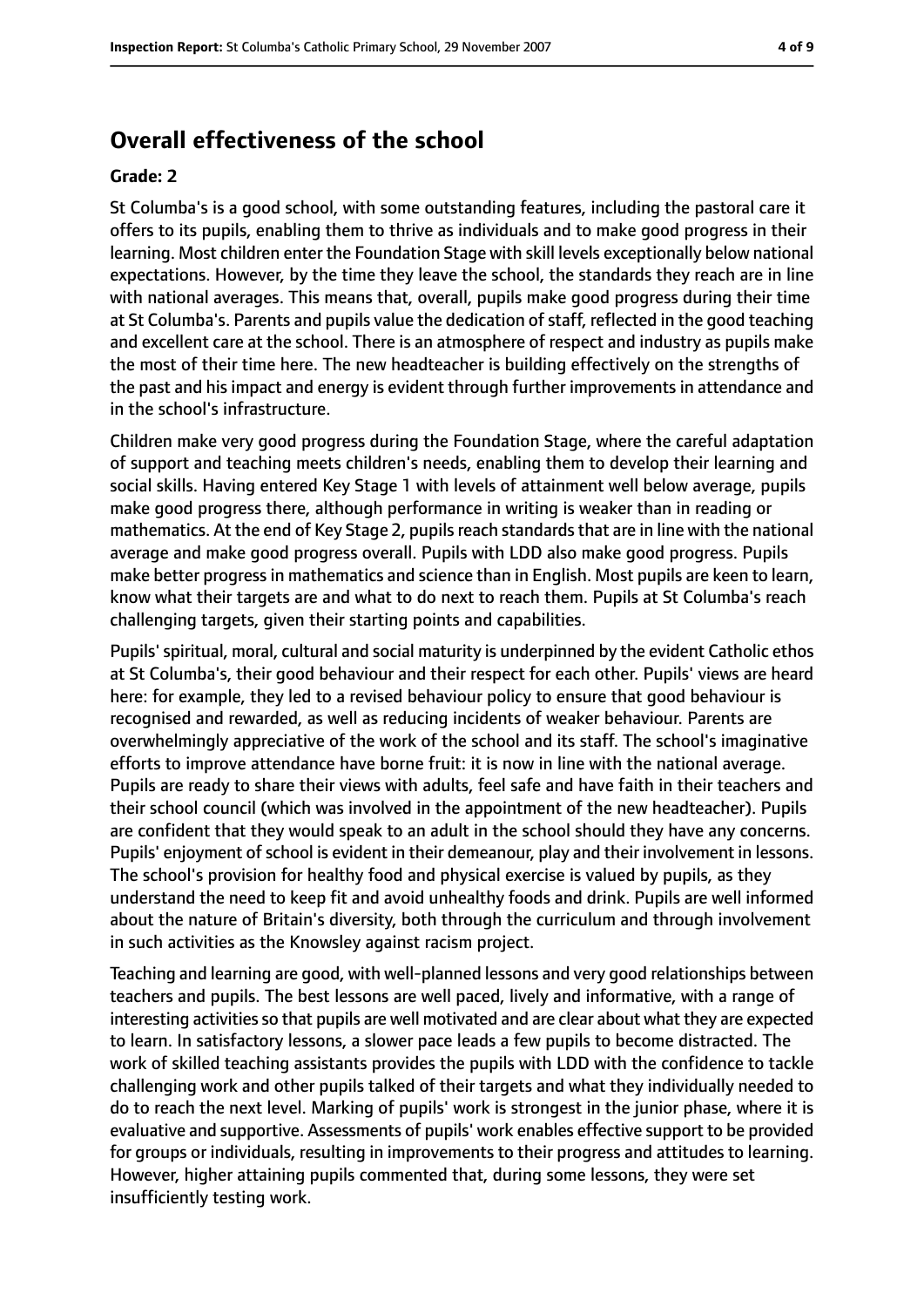The curriculum is well matched to pupils' needs and meets national requirements. It is strengthened by the variety of opportunities to learn from outside activities, enhancing pupils' learning and enjoyment. For instance, a visit to the Mersey Ferries and a meeting with evacuees from bombing during the Second World War led directly to more creative writing.

Care, guidance and support are of a high order: safeguarding procedures are in place and the school follows the local authority's guidance on risk assessment on educational visits. Parents appreciate the staff's commitment to pastoral care which in turn contributes to a harmonious atmosphere within St Columba's and to pupils' good achievement. This is clearest in the support for the most vulnerable, where carefully considered interventions result in improved attitudes and achievement. In addition, the learning mentor supports pupils encountering specific issues such as bereavement. The parent mentor's effective work includes encouraging parents to become more involved in education.

Leadership and management are strong: the new headteacher is determined to build on the good inheritance he has at St Columba's and he offers a vision of high academic expectations buttressed by strong pastoral care and guidance. Staff work well as a team, although monitoring is still developing as a means to improve achievement throughout the school. The governing body know this school well and is an effective source of support, although its role as critical friend has yet to develop fully. The school has a good capacity to improve.

#### **Effectiveness of the Foundation Stage**

#### **Grade: 1**

The work in the Foundation Stage at St Columba's is outstanding. Children enter with skill levels that are significantly below those typical of their age, particularly in language and social development. They make very good progress as a consequence of the high quality education and care provided. Transition arrangements are very effective. Accurate assessment ensures that specific weaknesses are identified early and support is appropriately tailored to such needs, resulting in pupils making better progress in social skills and in their learning. Productive relationships with parents contribute to that work and to parents' close involvement in their children's progress. The curriculum has been shaped to cater specifically for the needs of all learners. It offers a rich range of stimulating activities which provide many opportunities for imaginative play, teamwork and the promotion of speaking and listening skills. The leadership and management of the Foundation Stage is outstanding, combining professionalism and a clear vision of what each child can gain here. Effective teaching and learning means that pupils enter Key Stage 1 having made very good progress.

#### **What the school should do to improve further**

- Improve achievement in literacy, especially in writing.
- Ensure that the more able pupils are provided with higher levels of challenge in lessons and elsewhere.
- Strengthen the monitoring and evaluation of teaching and learning in order to improve achievement further.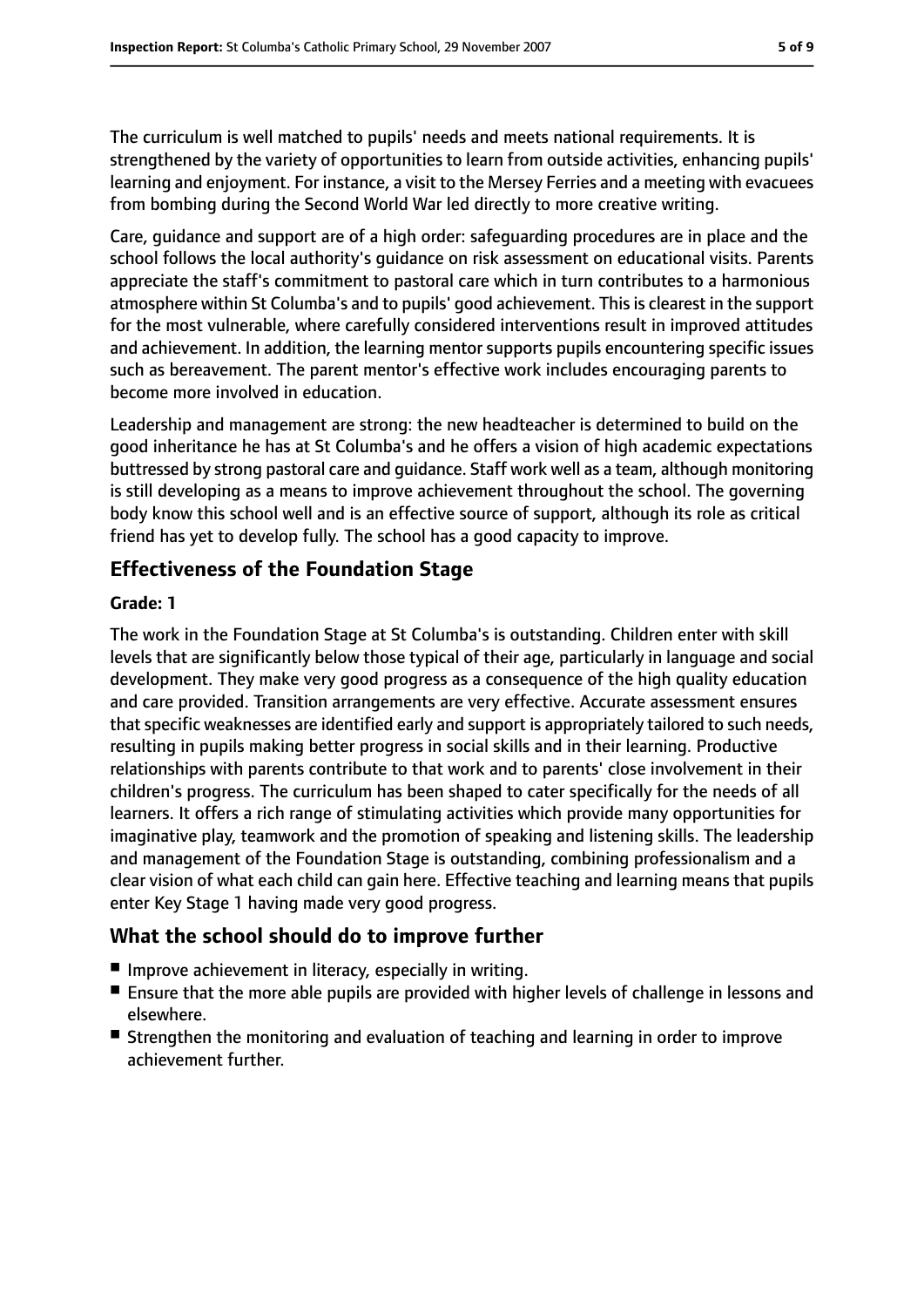**Any complaints about the inspection or the report should be made following the procedures set out in the guidance 'Complaints about school inspection', which is available from Ofsted's website: www.ofsted.gov.uk.**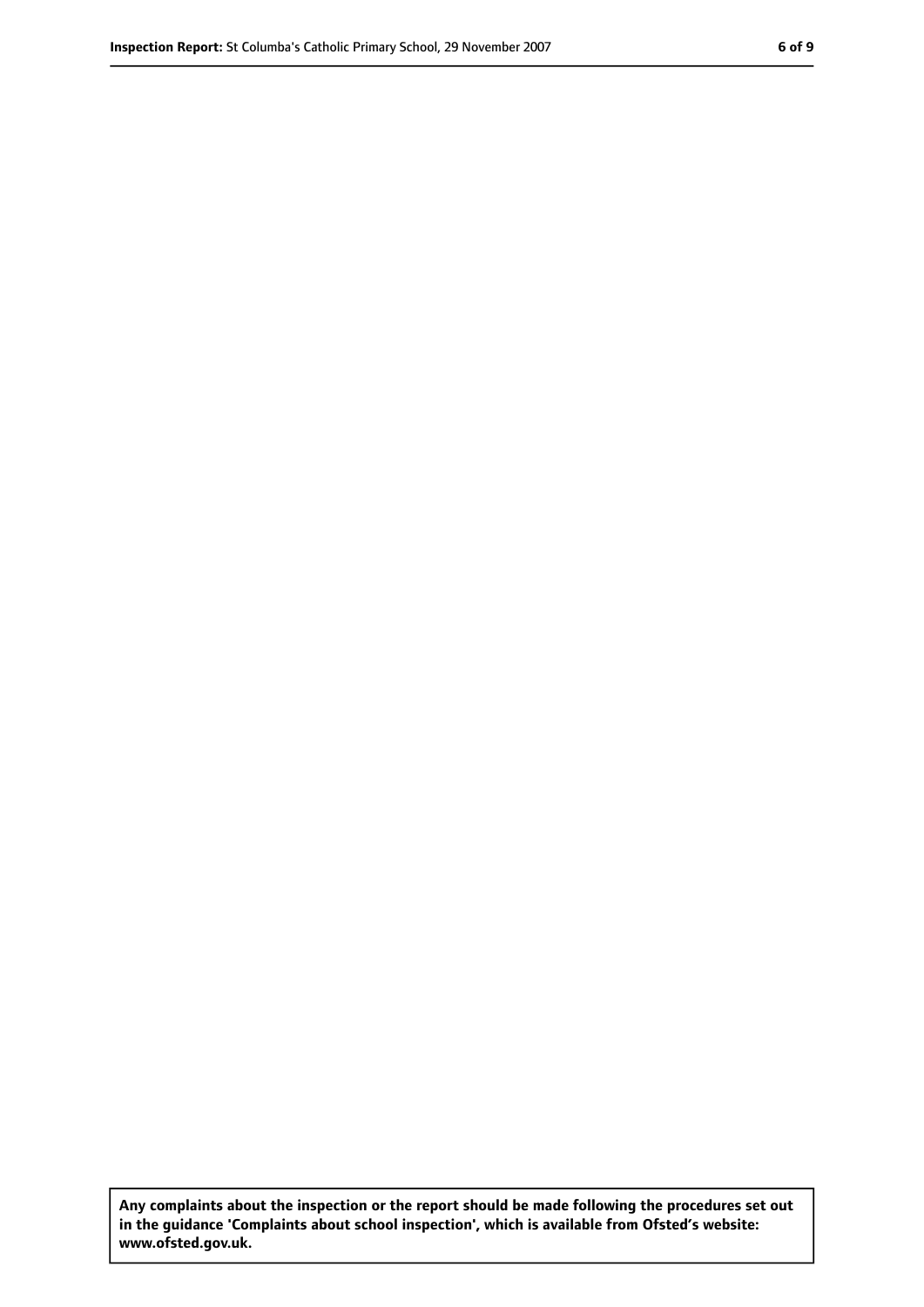# **Inspection judgements**

| $^{\backprime}$ Key to judgements: grade 1 is outstanding, grade 2 good, grade 3 satisfactory, and | <b>School</b>  |
|----------------------------------------------------------------------------------------------------|----------------|
| arade 4 inadeguate                                                                                 | <b>Overall</b> |

## **Overall effectiveness**

| How effective, efficient and inclusive is the provision of education, integrated<br>care and any extended services in meeting the needs of learners? |     |
|------------------------------------------------------------------------------------------------------------------------------------------------------|-----|
| Effective steps have been taken to promote improvement since the last<br>inspection                                                                  | Yes |
| How well does the school work in partnership with others to promote learners'<br>well-being?                                                         |     |
| The effectiveness of the Foundation Stage                                                                                                            |     |
| The capacity to make any necessary improvements                                                                                                      |     |

#### **Achievement and standards**

| How well do learners achieve?                                                                               |  |
|-------------------------------------------------------------------------------------------------------------|--|
| The standards <sup>1</sup> reached by learners                                                              |  |
| How well learners make progress, taking account of any significant variations between<br>groups of learners |  |
| How well learners with learning difficulties and disabilities make progress                                 |  |

#### **Personal development and well-being**

| How good is the overall personal development and well-being of the<br>learners?                                  |  |
|------------------------------------------------------------------------------------------------------------------|--|
| The extent of learners' spiritual, moral, social and cultural development                                        |  |
| The extent to which learners adopt healthy lifestyles                                                            |  |
| The extent to which learners adopt safe practices                                                                |  |
| How well learners enjoy their education                                                                          |  |
| The attendance of learners                                                                                       |  |
| The behaviour of learners                                                                                        |  |
| The extent to which learners make a positive contribution to the community                                       |  |
| How well learners develop workplace and other skills that will contribute to<br>their future economic well-being |  |

#### **The quality of provision**

| How effective are teaching and learning in meeting the full range of the<br>learners' needs?          |  |
|-------------------------------------------------------------------------------------------------------|--|
| How well do the curriculum and other activities meet the range of needs<br>and interests of learners? |  |
| How well are learners cared for, quided and supported?                                                |  |

#### **Annex A**

 $^1$  Grade 1 - Exceptionally and consistently high; Grade 2 - Generally above average with none significantly below average; Grade 3 - Broadly average to below average; Grade 4 - Exceptionally low.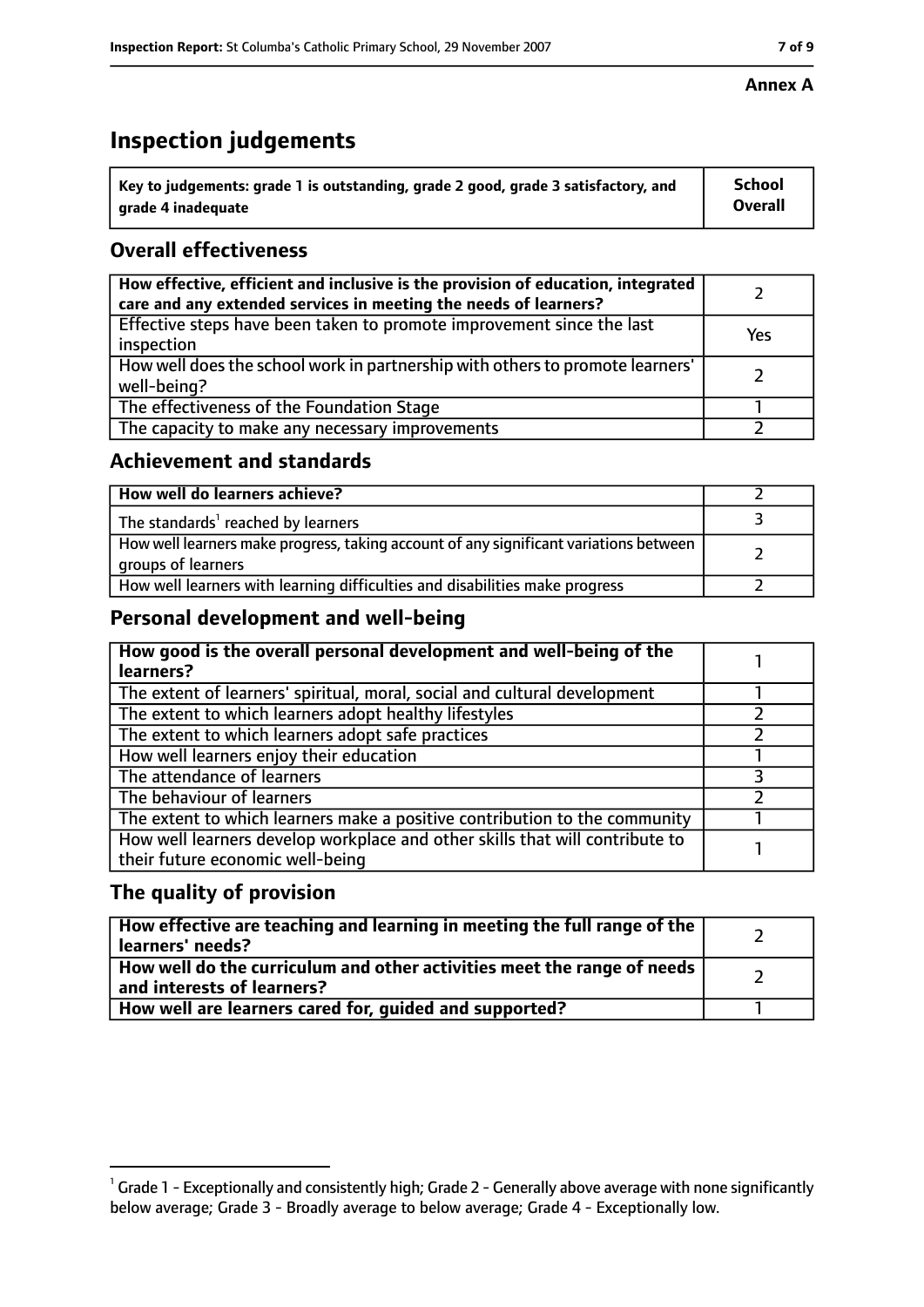# **Leadership and management**

| How effective are leadership and management in raising achievement              |     |
|---------------------------------------------------------------------------------|-----|
| and supporting all learners?                                                    |     |
| How effectively leaders and managers at all levels set clear direction leading  |     |
| to improvement and promote high quality of care and education                   |     |
| How effectively leaders and managers use challenging targets to raise standards |     |
| The effectiveness of the school's self-evaluation                               |     |
| How well equality of opportunity is promoted and discrimination tackled so      |     |
| that all learners achieve as well as they can                                   |     |
| How effectively and efficiently resources, including staff, are deployed to     | 7   |
| achieve value for money                                                         |     |
| The extent to which governors and other supervisory boards discharge their      | 3   |
| responsibilities                                                                |     |
| Do procedures for safequarding learners meet current government                 | Yes |
| requirements?                                                                   |     |
| Does this school require special measures?                                      | No  |
| Does this school require a notice to improve?                                   | No  |